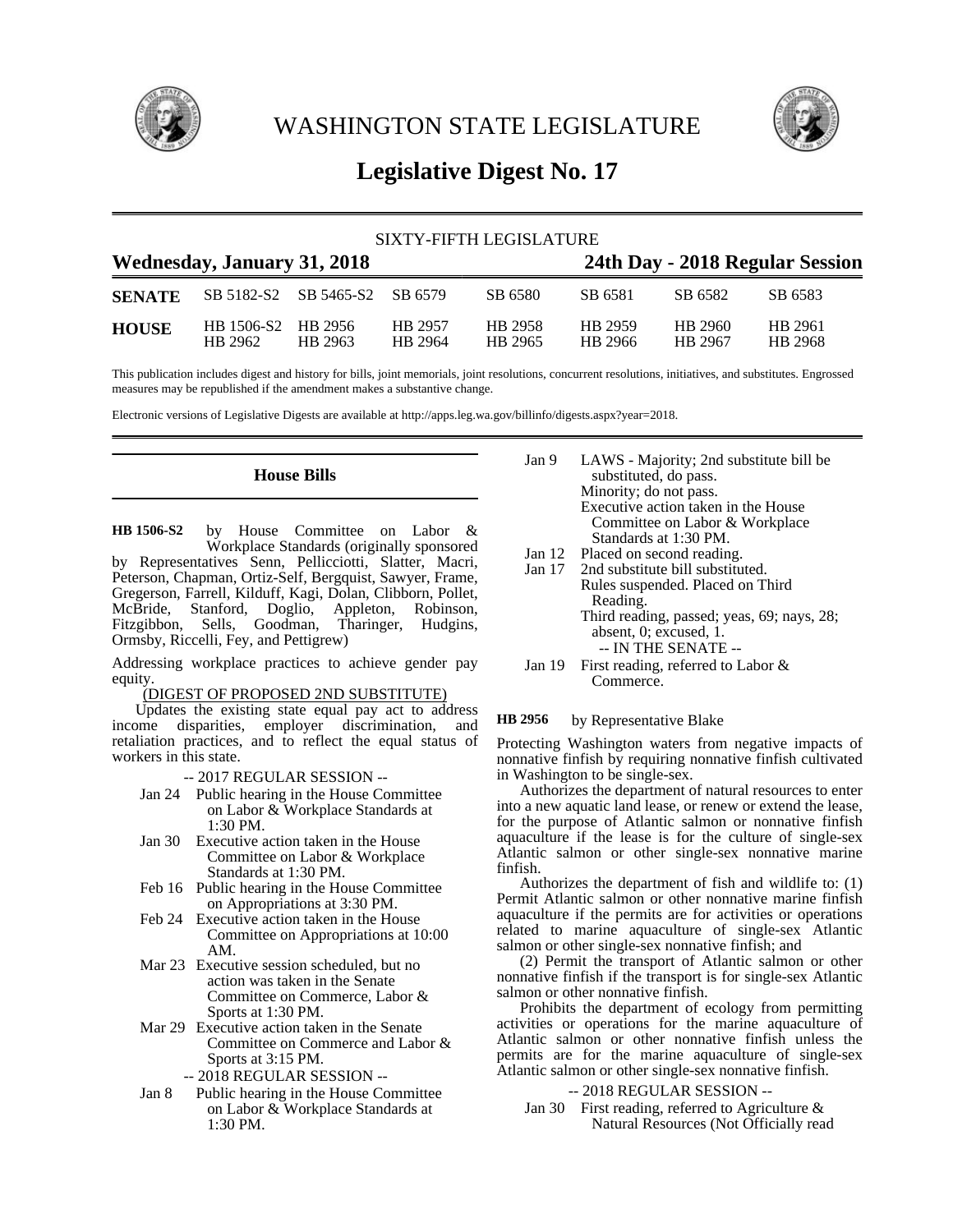and referred until adoption of Introduction report).

- Jan 31 Scheduled for public hearing in the House Committee on Agriculture & Natural Resources at 8:00 AM. (Subject to change)
- Feb 1 Scheduled for executive session in the House Committee on Agriculture & Natural Resources at 1:30 PM. (Subject to change)

by Representatives Lytton, Peterson, Robinson, Wilcox, Taylor, Stambaugh, Sawyer, Chapman, Pollet, and Stanford **HB 2957**

Reducing escape of nonnative finfish from marine finfish aquaculture facilities.

Prohibits the department of natural resources from entering into a new lease, or renewing or extending the lease, or other use authorization where the use includes marine finfish aquaculture of Atlantic salmon.

Authorizes the department of fish and wildlife and the department of ecology to only authorize or permit marine finfish aquaculture of Atlantic salmon where it is an authorized use under a lease of state-owned aquatic lands.

Requires the department of ecology, the department of natural resources, and the department of fish and wildlife to: (1) Continue the existing effort to update guidance and informational resources to industry and governments for planning and permitting commercial marine net pen aquaculture; and

(2) Design the guidance to eliminate commercial marine net pen escapement and negative impacts to water quality and native fish, shellfish, and wildlife. Expires December 31, 2020.

Requires a facility operator, for marine finfish aquaculture of Atlantic salmon authorized or permitted consistent with this act, to hire a marine engineering firm approved by the department of fish and wildlife to conduct inspections.

Includes the following as a "dislocated worker," with regard to unemployment compensation claims: A person who has separated from employment as a result of this act.

-- 2018 REGULAR SESSION --

- Jan 30 First reading, referred to Agriculture & Natural Resources (Not Officially read and referred until adoption of Introduction report).
- Jan 31 Scheduled for public hearing in the House Committee on Agriculture & Natural Resources at 8:00 AM. (Subject to change)
- Feb 1 Scheduled for executive session in the House Committee on Agriculture & Natural Resources at 1:30 PM. (Subject to change)

by Representatives Young and Muri **HB 2958**

Concerning veteran diversion from involuntary commitment.

Modifies the involuntary treatment act with regard to the emergency detention of a person with a mental disorder or a substance use disorder.

Requires the appropriate facility to: (1) Inquire as to a person's veteran status or eligibility for veteran's benefits;

(2) Report to the veterans health administration;

(3) Take into consideration the person's emergency care needs, when he or she has been identified as a veteran or is eligible for veterans services and is being treated for a mental health or substance use disorder; and

(4) Request a transfer to a veterans health administration facility for treatment.

-- 2018 REGULAR SESSION --

Jan 30 First reading, referred to Judiciary (Not Officially read and referred until adoption of Introduction report).

### by Representatives Chandler and Taylor **HB 2959**

Concerning surf pools.

Requires the state board of health, in adopting rules regarding the operation or design of water recreation facilities containing a surf pool, to review and consider the most recent version of the United States centers for disease control and prevention model aquatic health code.

Requires the department of health, for water recreation facilities containing a surf pool, to establish design and construction requirements in accordance with the most recent version of the United States centers for disease control and prevention model aquatic health code.

-- 2018 REGULAR SESSION -- Jan 30 First reading, referred to Health Care & Wellness (Not Officially read and referred until adoption of Introduction report).

### by Representative Klippert **HB 2960**

Authorizing local governments to enact ordinances requiring that all marijuana be cultivated indoors in a fully enclosed and secure structure.

Authorizes a city, town, or county to enact an ordinance requiring that the cultivation of marijuana be conducted indoors within a fully enclosed and secure structure, when the cultivation is done by: (1) A marijuana producer licensed under the uniform controlled substances act, or by any other person or entity; or

(2) A person, entity, qualifying medical marijuana patient, designated provider, or medical marijuana cooperative.

-- 2018 REGULAR SESSION --

Jan 30 First reading, referred to Commerce & Gaming (Not Officially read and referred until adoption of Introduction report).

#### by Representatives Kraft and Hudgins **HB 2961**

Concerning election year restrictions on email updates from state legislators.

Prohibits state legislators from providing by e-mail, to their constituents, regular or periodic updates on legislative matters during a legislative session.

-- 2018 REGULAR SESSION --

Jan 30 First reading, referred to State Government, Elections & Information Technology (Not Officially read and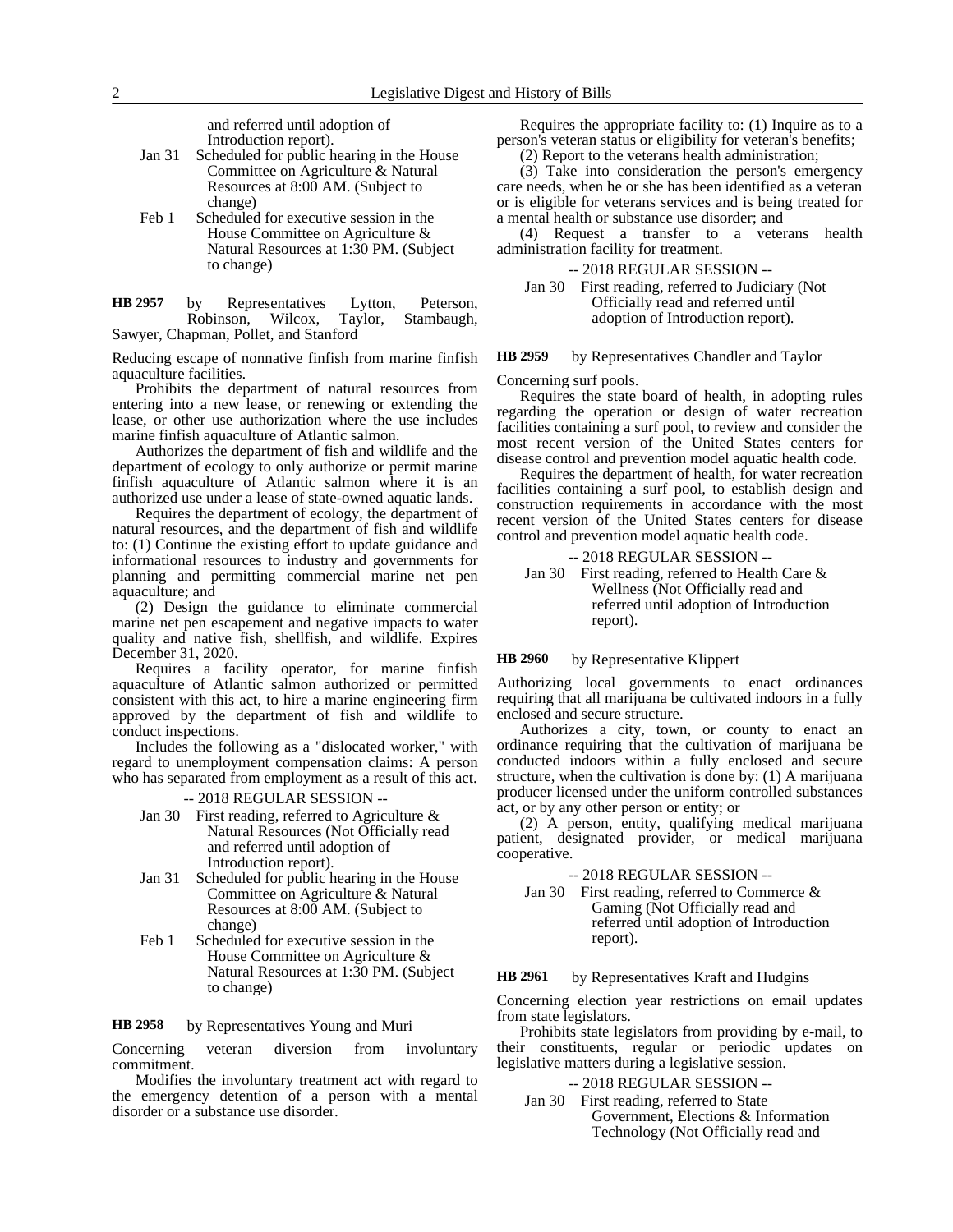referred until adoption of Introduction report).

Feb 2 Scheduled for public hearing, executive session in the House Committee on State Government, and Elections & Information Technology at 8:00 AM. (Subject to change)

by Representative Hudgins **HB 2962**

Revising statutory deadlines for redistricting plans.

Changes the deadlines in which a redistricting commission must submit a redistricting plan to the legislature.

-- 2018 REGULAR SESSION --

- Jan 30 First reading, referred to State Government, Elections & Information Technology (Not Officially read and referred until adoption of Introduction report).
- Feb 2 Scheduled for public hearing, executive session in the House Committee on State Government, and Elections & Information Technology at 8:00 AM. (Subject to change)

by Representatives Cody and Macri **HB 2963**

Concerning the consumer directed employer program.

Authorizes the department of social and health services to establish and implement an individual provider employment administrator program to provide personal care, respite care, and similar services to individuals with functional impairments under programs authorized through the medicaid state plan or medicaid waiver authorities and similar state-funded in-home care programs.

-- 2018 REGULAR SESSION --

- Jan 30 First reading, referred to Health Care & Wellness (Not Officially read and referred until adoption of Introduction report).
- Jan 31 Scheduled for executive session in the House Committee on Health Care & Wellness at 1:30 PM. (Subject to change)
- Feb 2 Scheduled for executive session in the House Committee on Health Care & Wellness at 8:00 AM. (Subject to change)

by Representatives Pollet, Senn, Ortiz-Self, Valdez, Bergquist, Haler, Wylie, Santos, Slatter, Stanford, Ryu, Frame, and Orwall **HB 2964**

Concerning special education funding.

Declares an intent to: (1) Provide additional state funding and improve access to educational opportunities for students enrolled in special education programs;

(2) Require the superintendent of public instruction to modify the multipliers in the excess cost allocations to school districts, lower the threshold to qualify for safety net funding, and determine an appropriate threshold for institutions providing special education; and

(3) Review the special education multiplier and adjust as necessary to provide adequate funding for special education.

Requires the state safety net oversight committee to consider the extraordinary high cost needs of one or more individual special education students served in residential schools or certain programs to the extent they are providing a program of education for students enrolled in special education.

Changes the composition of the state safety net oversight committee.

-- 2018 REGULAR SESSION --

Jan 30 First reading, referred to Appropriations (Not Officially read and referred until adoption of Introduction report).

by Representatives Appleton and Peterson **HB 2965**

Concerning dedicated funding for animal shelter capital projects.

Requires the department of commerce to establish a competitive process to solicit proposals for and prioritize projects whose primary objective is to assist animal shelters in acquiring, constructing, or rehabilitating facilities.

-- 2018 REGULAR SESSION --

Jan 30 First reading, referred to Capital Budget (Not Officially read and referred until adoption of Introduction report).

by Representatives Irwin, Barkis, Graves, Young, Wilcox, Stambaugh, Walsh, Maycumber, Kraft, Muri, Griffey, Manweller, Johnson, and McDonald **HB 2966**

Establishing a special allegation and sentencing enhancement for wearing body armor during the commission of any violent offense.

Adds an additional twelve months to the standard sentence range for a conviction of a violent offense that included a finding by special allegation of wearing body armor.

Requires the enhancements to be mandatory, be served in total confinement, and run consecutively to other sentencing provisions.

Prohibits an offender who has been convicted of a felony that involved an applicable body armor enhancement from receiving good time credits or earned release time for the portion of his or her sentence that results from those enhancements.

-- 2018 REGULAR SESSION --

Jan 30 First reading, referred to Public Safety (Not Officially read and referred until adoption of Introduction report).

### by Representatives Lytton, Dolan, Wylie, Frame, Valdez, Pollet, Doglio, Santos, and **HB 2967**

Macri

Assisting Washington families by improving the fairness of the state's tax system by enacting a capital gains tax and providing property tax relief.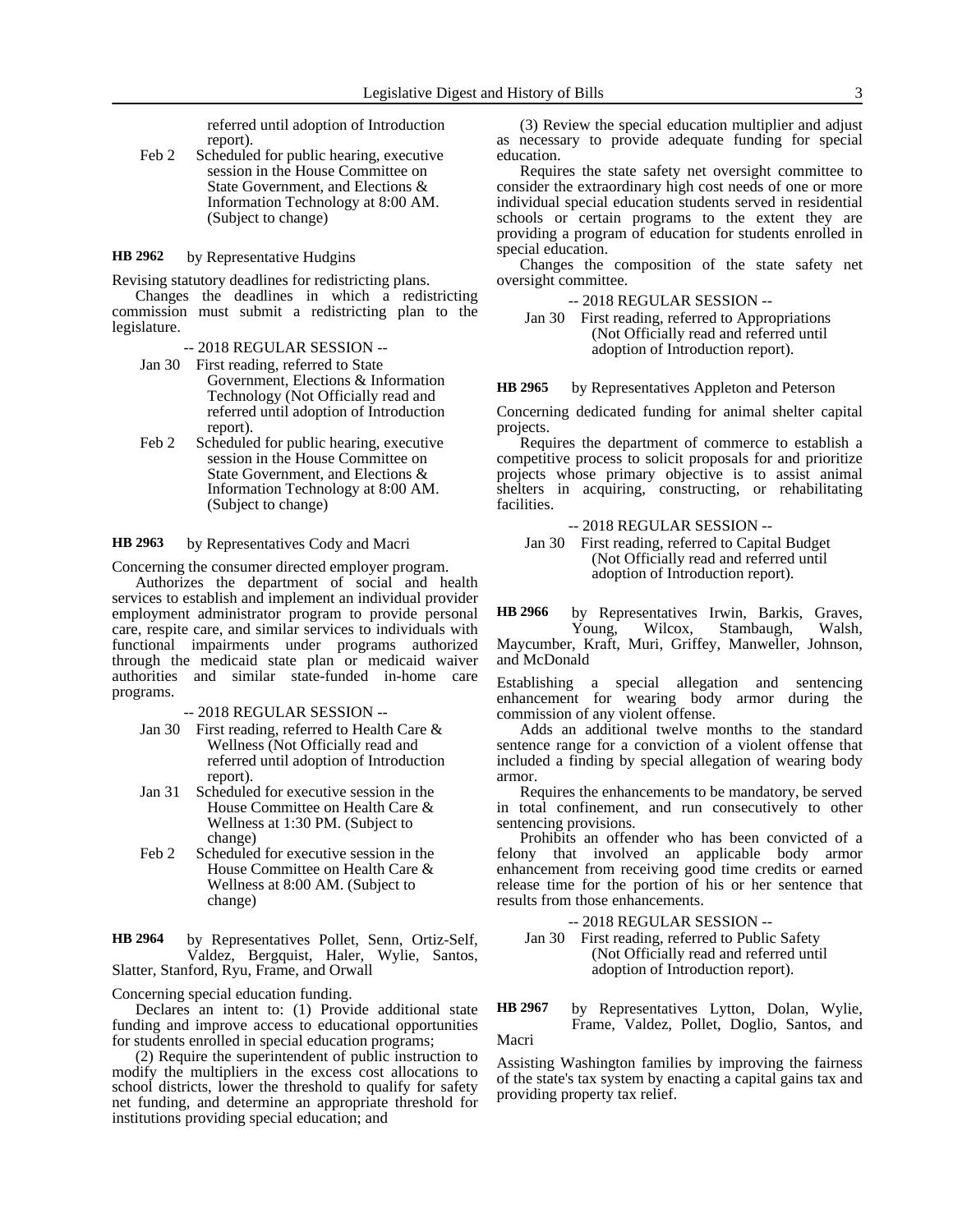Declares an intent to ask the state's citizens to reduce the state property tax levy and replace it with the capital gains excise tax.

-- 2018 REGULAR SESSION -- Jan 30 First reading, referred to Finance (Not Officially read and referred until adoption of Introduction report).

by Representatives Irwin, Johnson, McDonald, and Muri **HB 2968**

Creating a sentencing enhancement for body armor. Establishes the deputy Daniel McCartney act.

Doubles the amount of a firearms enhancement if an offender is being sentenced for any firearm enhancement, and the offender or accomplice was in possession of body armor at the time of the offense.

-- 2018 REGULAR SESSION --

Jan 30 First reading, referred to Public Safety (Not Officially read and referred until adoption of Introduction report).

# **Senate Bills**

by Senate Committee on Human Services & Corrections (originally sponsored by Senators Fain, Frockt, Miloscia, Liias, Walsh, Cleveland, Bailey, Chase, Zeiger, Rolfes, Keiser, Darneille, Palumbo, Pedersen, and Conway) **SB 5182-S2**

Providing local governments with options to preserve affordable housing in their communities.

(DIGEST OF PROPOSED 2ND SUBSTITUTE)

Authorizes a city governing authority to adopt a property tax exemption program, and a county governing authority to adopt a property tax exemption program for unincorporated areas of the county, to preserve affordable housing that meets health and quality standards for very low-income households at risk of displacement or that cannot afford market-rate housing.

Requires tenant identifying information and income data obtained by the governing authority and the assessor to be used only to administer the exemption.

## -- 2017 REGULAR SESSION --

- Jan 23 Public hearing in the Senate Committee on Human Services and Mental Health & Housing at 1:30 PM.
- Feb 8 Executive action taken in the Senate Committee on Human Services and Mental Health & Housing at 1:30 PM.
- Feb 21 Public hearing in the Senate Committee on Ways & Means at 1:30 PM.
- Feb 23 Executive action taken in the Senate Committee on Ways & Means at 1:30 PM.
	- -- 2018 REGULAR SESSION --

Jan 15 HSC - Majority; 2nd substitute bill be substituted, do pass. And refer to Ways & Means. Executive action taken in the Senate Committee on Human Services & Corrections at 1:30 PM.

- Jan 17 Referred to Ways & Means.
- Jan 29 Public hearing in the Senate Committee on Ways & Means at 3:30 PM.
- Jan 31 Scheduled for executive session in the Senate Committee on Ways & Means at 3:30 PM. (Subject to change)

by Senate Committee on Human Services **SB 5465-S2**

& Corrections (originally sponsored by Senators Miloscia, Hasegawa, Rolfes, O'Ban, Darneille, Angel, and Frockt)

Creating an office of the corrections ombuds.

(DIGEST OF PROPOSED 2ND SUBSTITUTE)

Creates the office of the corrections ombuds, which is funded by the office of the state auditor, to: (1) Work for improved conditions and programs; and

(2) Support fair treatment of inmates in the state.

Requires the governor to convene an ombuds advisory council with several purposes in support of the ombuds function.

Requires the state auditor to designate, by a competitive bidding process, the nonprofit organization that will contract to operate the office of the corrections ombuds.

-- 2017 REGULAR SESSION --

- Feb 9 Public hearing in the Senate Committee on Law & Justice at 10:00 AM.
- Feb 16 Executive action taken in the Senate Committee on Law & Justice at 10:00 AM.
- Feb 20 Public hearing in the Senate Committee on Ways & Means at 1:30 PM.
- Feb 21 Executive action taken in the Senate Committee on Ways & Means at 1:30 PM.
- Mar 21 Public hearing in the House Committee on Public Safety at 1:30 PM. -- 2018 REGULAR SESSION --
- Jan 15 HSC Majority; 2nd substitute bill be substituted, do pass. And refer to Ways & Means. Executive action taken in the Senate Committee on Human Services & Corrections at 1:30 PM.
- Jan 17 Referred to Ways & Means.
- Jan 24 Executive session scheduled, but no action was taken in the Senate Committee on Ways & Means at 3:30 PM.

### by Senator Fortunato **SB 6579**

Concerning birth centers.

Provides clarity for consumers who may be confused as a result of the growing number of options of venue for consumers to give birth.

# -- 2018 REGULAR SESSION --

Jan 30 First reading, referred to Health & Long Term Care.

### by Senator Rolfes **SB 6580**

Concerning human immunodeficiency virus (HIV) testing.